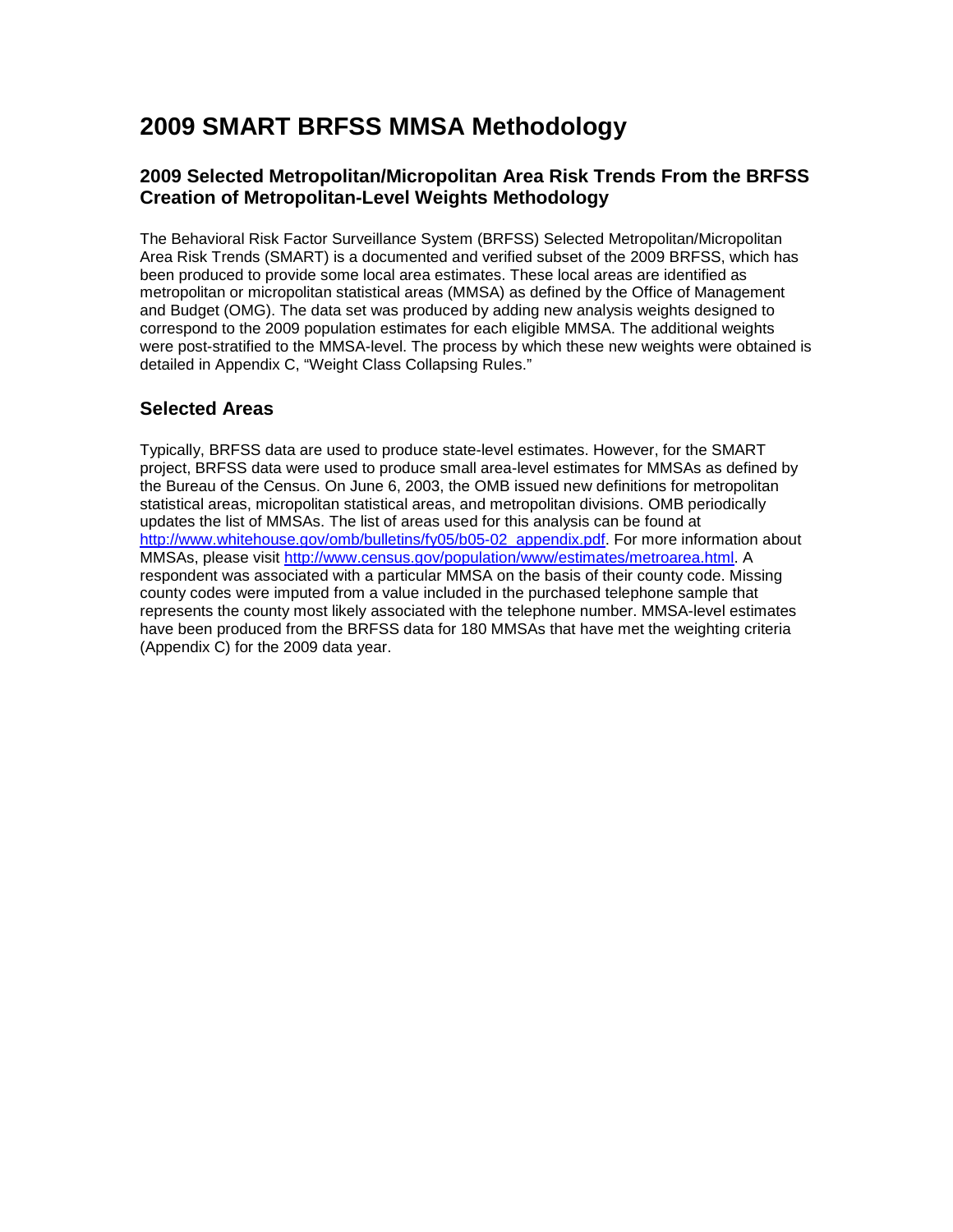#### **Appendix A: List of Variables added to the 2009 Data**

#### **Data Documentation for the 9 Variables Added to the 2009 BRFSS Data**

- **ADJMMSA** MMSA-level post-stratification weight. This factor is multiplied by the design weight ( WT2) to get the final MMSA-level weight ( MMSAWT).
- **AGE\_MMSA** Age categories used to set up the initial weighting classes for the MMSA-level weights.
	- $1 18 24$  $2 - 25 - 34$  $3 - 35 - 44$
	- $4 45 54$
	- $5 55 64$
	- $6 65 +$
	-

AGE M F Age categories used in the final weighting classes for the MMSA-level weights.

- $1 18 24$  $2 - 25 - 34$
- $3 35 44$
- $4 45 54$
- $5 55 64$
- $6 65 +$
- 7 18–34
- $8 35 54$
- $9 55+$  $10 - 18 - 44$
- 12 18–54
- $14 45 64$
- **RACE\_MMS** Race categories used to set up the initial weighting classes for the mmsa-level weights.
	- 0 Race not used
	- 1 Non-Hispanic white
	- 2 Hispanic or non-white
- **RACE M\_F** Race categories used in the final weighting classes for the MMSA-level weights. 0 – Race not used
	- 1 Non-Hispanic white
	- 2 Hispanic or non-white
- **SEX\_MMSA** Sex categories used to set up the initial and final weighting classes for the MMSA-level weights (weight classes are never collapsed across sex).
	- $1 Male$
	- 2 Female
- **MMSA** MMSA code of the metropolitan, micropolitan statistical area, or metropolitan division if appropriate, where the respondent lives. Metropolitan and micropolitan statistical areas and metropolitan divisions are defined by OMB in Bulletin No. 03-04 [\(http://www.whitehouse.gov/omb/bulletins/b03-04\\_attach.pdf\)](http://www.whitehouse.gov/omb/bulletins/b03-04_attach.pdf).
- **\_MMSANAM** MMSA name of the metropolitan/micropolitan statistical area, or metropolitan division if appropriate, where the respondent lives. Metropolitan/micropolitan statistical areas and metropolitan divisions are defined by OMB in Bulletin No. 03-04 [\(http://www.whitehouse.gov/omb/bulletins/b03-04\\_attach.pdf\)](http://www.whitehouse.gov/omb/bulletins/b03-04_attach.pdf).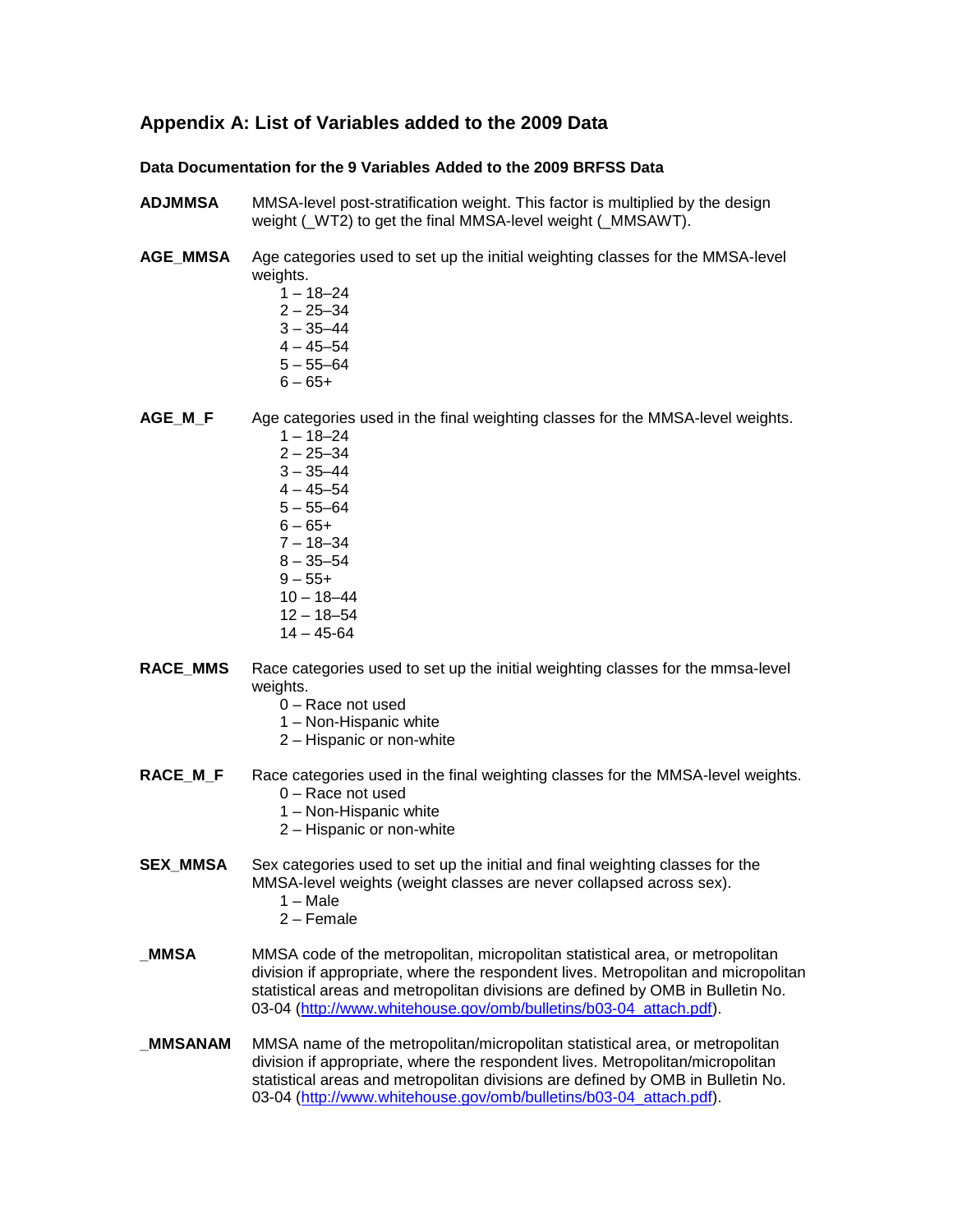**\_MMSAWT** The new MMSA-level weight. This is the weight to use when generating MMSAlevel estimates (metropolitan or micropolitan statistical areas or metropolitan divisions) for questions that were asked of the whole sample.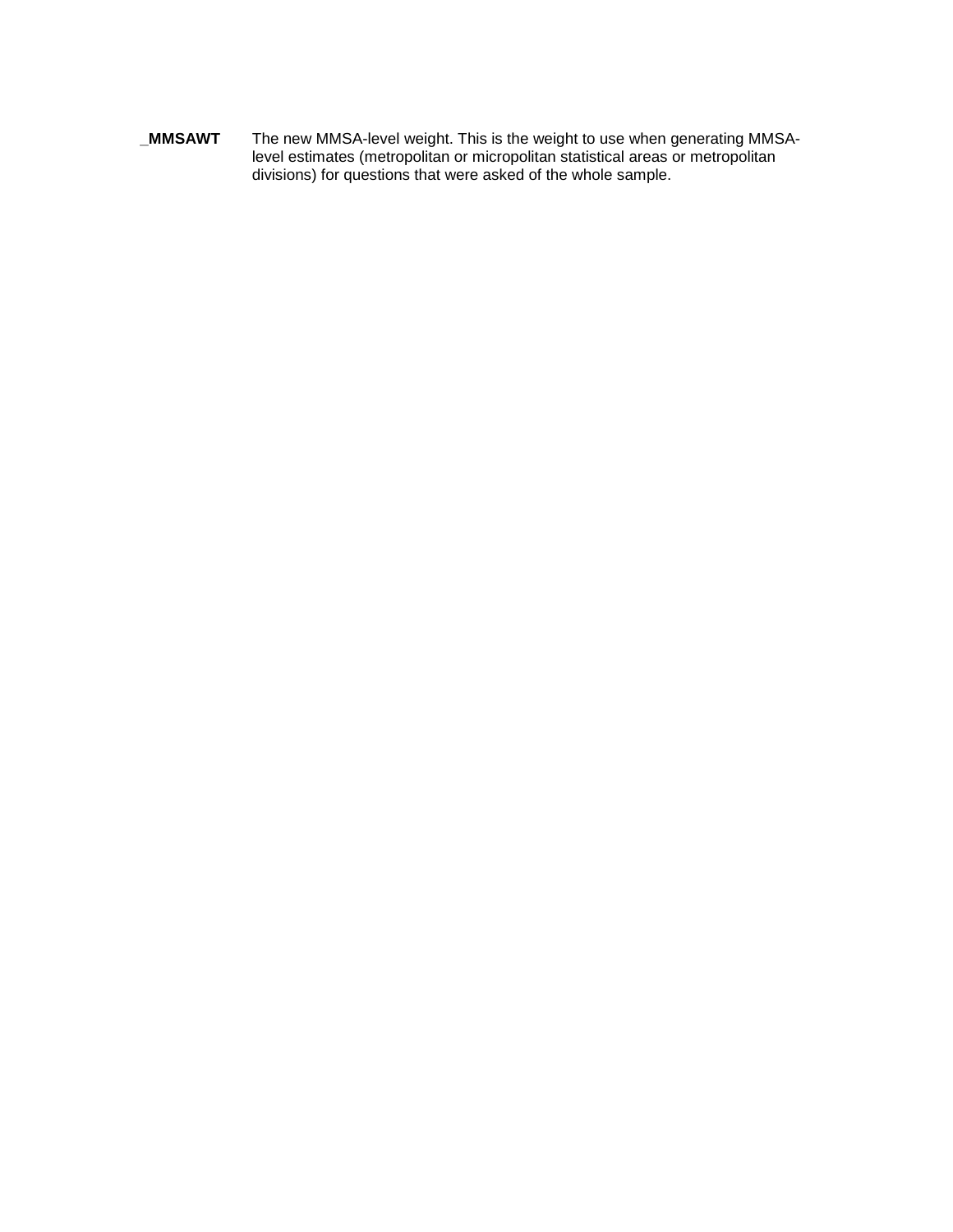### **Appendix B: List of the 180 MMSAs that have MMSA-Level Weights in 2009 BRFSS Data**

# **Metropolitan/Micropolitan Statistical Area or Metropolitan Division Codes and Names**

| <b>MMSA</b><br>Number | <b>MMSA Name</b>                                                 |
|-----------------------|------------------------------------------------------------------|
| 10420                 | Akron, OH Metropolitan Statistical Area                          |
| 10740                 | Albuquerque, NM Metropolitan Statistical Area                    |
| 10780                 | Alexandria, LA Metropolitan Statistical Area                     |
| 10900                 | Allentown-Bethlehem-Easton, PA-NJ Metropolitan Statistical Area  |
| 11260                 | Anchorage, AK Metropolitan Statistical Area                      |
| 11700                 | Asheville, NC Metropolitan Statistical Area                      |
| 12060                 | Atlanta-Sandy Springs-Marietta, GA Metropolitan Statistical Area |
| 12100                 | Atlantic City-Hammonton, NJ Metropolitan Statistical Area        |
| 12260                 | Augusta-Richmond County, GA-SC Metropolitan Statistical Area     |
| 12300                 | Augusta-Waterville, ME Micropolitan Statistical Area             |
| 12420                 | Austin-Round Rock, TX Metropolitan Statistical Area              |
| 12580                 | Baltimore-Towson, MD Metropolitan Statistical Area               |
| 12620                 | Bangor, ME Metropolitan Statistical Area                         |
| 12740                 | Barre, VT Micropolitan Statistical Area                          |
| 12940                 | Baton Rouge, LA Metropolitan Statistical Area                    |
| 13644                 | Bethesda-Frederick-Gaithersburg, MD Metropolitan Division        |
| 13740                 | Billings, MT Metropolitan Statistical Area                       |
| 13820                 | Birmingham-Hoover, AL Metropolitan Statistical Area              |
| 13900                 | Bismarck, ND Metropolitan Statistical Area                       |
| 14260                 | Boise City-Nampa, ID Metropolitan Statistical Area               |
| 14484                 | Boston-Quincy, MA Metropolitan Division                          |
| 14580                 | Bozeman, MT Micropolitan Statistical Area                        |
| 14740                 | Bremerton-Silverdale, WA Metropolitan Statistical Area           |
| 14860                 | Bridgeport-Stamford-Norwalk, CT Metropolitan Statistical Area    |
| 15380                 | Buffalo-Niagara Falls, NY Metropolitan Statistical Area          |
| 15540                 | Burlington-South Burlington, VT Metropolitan Statistical Area    |
| 15580                 | Butte-Silver Bow, MT Micropolitan Statistical Area               |
| 15764                 | Cambridge-Newton-Framingham, MA Metropolitan Division            |
| 15804                 | Camden, NJ Metropolitan Division                                 |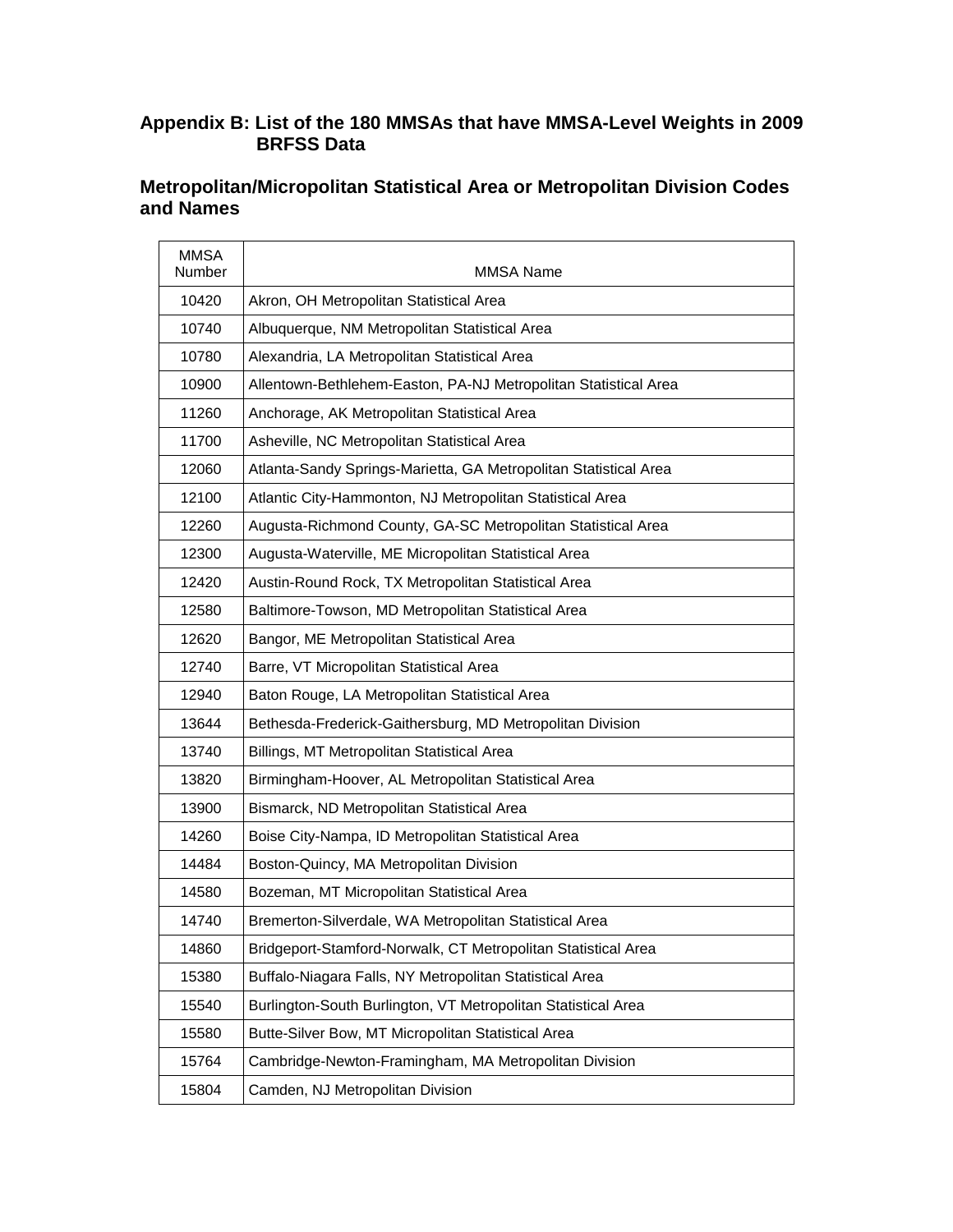| <b>MMSA</b><br>Number | MMSA Name                                                                 |
|-----------------------|---------------------------------------------------------------------------|
| 15940                 | Canton-Massillon, OH Metropolitan Statistical Area                        |
| 16220                 | Casper, WY Metropolitan Statistical Area                                  |
| 16300                 | Cedar Rapids, IA Metropolitan Statistical Area                            |
| 16620                 | Charleston, WV Metropolitan Statistical Area                              |
| 16700                 | Charleston-North Charleston-Summerville, SC Metropolitan Statistical Area |
| 16740                 | Charlotte-Gastonia-Concord, NC-SC Metropolitan Statistical Area           |
| 16860                 | Chattanooga, TN-GA Metropolitan Statistical Area                          |
| 16940                 | Cheyenne, WY Metropolitan Statistical Area                                |
| 16980                 | Chicago-Naperville-Joliet, IL-IN-WI Metropolitan Statistical Area         |
| 17140                 | Cincinnati-Middletown, OH-KY-IN Metropolitan Statistical Area             |
| 17460                 | Cleveland-Elyria-Mentor, OH Metropolitan Statistical Area                 |
| 17820                 | Colorado Springs, CO Metropolitan Statistical Area                        |
| 17900                 | Columbia, SC Metropolitan Statistical Area                                |
| 18140                 | Columbus, OH Metropolitan Statistical Area                                |
| 18180                 | Concord, NH Micropolitan Statistical Area                                 |
| 19124                 | Dallas-Plano-Irving, TX Metropolitan Division                             |
| 19340                 | Davenport-Moline-Rock Island, IA-IL Metropolitan Statistical Area         |
| 19380                 | Dayton, OH Metropolitan Statistical Area                                  |
| 19740                 | Denver-Aurora, CO Metropolitan Statistical Area                           |
| 19780                 | Des Moines-West Des Moines, IA Metropolitan Statistical Area              |
| 19804                 | Detroit-Livonia-Dearborn, MI Metropolitan Division                        |
| 20100                 | Dover, DE Metropolitan Statistical Area                                   |
| 20500                 | Durham, NC Metropolitan Statistical Area                                  |
| 20764                 | Edison-New Brunswick, NJ Metropolitan Division                            |
| 21340                 | El Paso, TX Metropolitan Statistical Area                                 |
| 21780                 | Evansville, IN-KY Metropolitan Statistical Area                           |
| 22020                 | Fargo, ND-MN Metropolitan Statistical Area                                |
| 22140                 | Farmington, NM Metropolitan Statistical Area                              |
| 22180                 | Fayetteville, NC Metropolitan Statistical Area                            |
| 22220                 | Fayetteville-Springdale-Rogers, AR-MO Metropolitan Statistical Area       |
| 22660                 | Fort Collins-Loveland, CO Metropolitan Statistical Area                   |
| 23060                 | Fort Wayne, IN Metropolitan Statistical Area                              |
| 23104                 | Fort Worth-Arlington, TX Metropolitan Division                            |
| 23700                 | Gallup, NM Micropolitan Statistical Area                                  |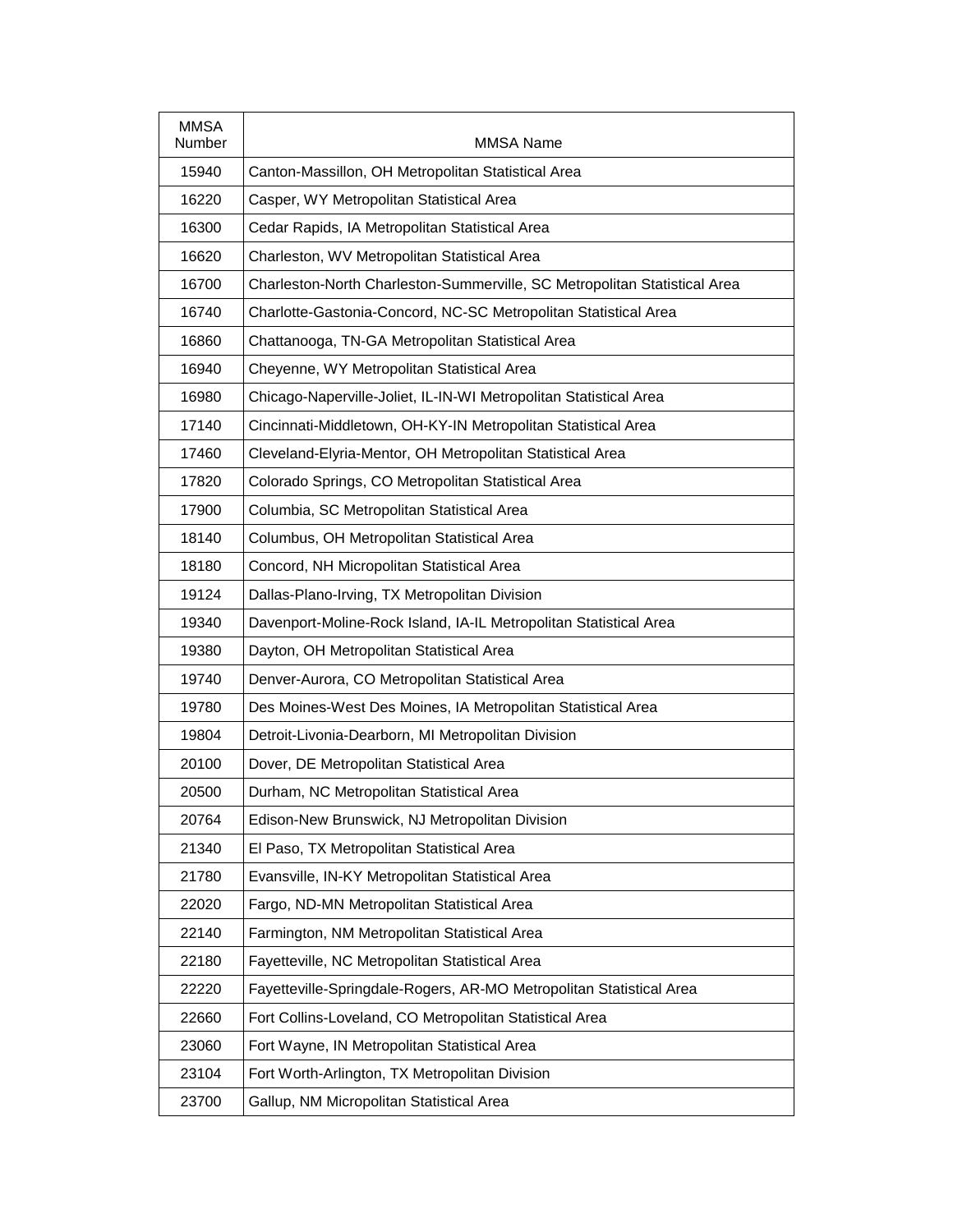| <b>MMSA</b><br>Number | <b>MMSA Name</b>                                                       |
|-----------------------|------------------------------------------------------------------------|
| 24260                 | Grand Island, NE Micropolitan Statistical Area                         |
| 24340                 | Grand Rapids-Wyoming, MI Metropolitan Statistical Area                 |
| 24540                 | Greeley, CO Metropolitan Statistical Area                              |
| 24660                 | Greensboro-High Point, NC Metropolitan Statistical Area                |
| 24860                 | Greenville-Mauldin-Easley, SC Metropolitan Statistical Area            |
| 25060                 | Gulfport-Biloxi, MS Metropolitan Statistical Area                      |
| 25180                 | Hagerstown-Martinsburg, MD-WV Metropolitan Statistical Area            |
| 25540                 | Hartford-West Hartford-East Hartford, CT Metropolitan Statistical Area |
| 25580                 | Hastings, NE Micropolitan Statistical Area                             |
| 25720                 | Heber, UT Micropolitan Statistical Area                                |
| 25860                 | Hickory-Lenoir-Morganton, NC Metropolitan Statistical Area             |
| 25900                 | Hilo, HI Micropolitan Statistical Area                                 |
| 25940                 | Hilton Head Island-Beaufort, SC Micropolitan Statistical Area          |
| 26180                 | Honolulu, HI Metropolitan Statistical Area                             |
| 26380                 | Houma-Bayou Cane-Thibodaux, LA Metropolitan Statistical Area           |
| 26420                 | Houston-Sugar Land-Baytown, TX Metropolitan Statistical Area           |
| 26580                 | Huntington-Ashland, WV-KY-OH Metropolitan Statistical Area             |
| 26820                 | Idaho Falls, ID Metropolitan Statistical Area                          |
| 26900                 | Indianapolis-Carmel, IN Metropolitan Statistical Area                  |
| 27140                 | Jackson, MS Metropolitan Statistical Area                              |
| 27260                 | Jacksonville, FL Metropolitan Statistical Area                         |
| 27980                 | Kahului-Wailuku, HI Micropolitan Statistical Area                      |
| 28060                 | Kalispell, MT Micropolitan Statistical Area                            |
| 28140                 | Kansas City, MO-KS Metropolitan Statistical Area                       |
| 28180                 | Kapaa, HI Micropolitan Statistical Area                                |
| 28420                 | Kennewick-Pasco-Richland, WA Metropolitan Statistical Area             |
| 28700                 | Kingsport-Bristol-Bristol, TN-VA Metropolitan Statistical Area         |
| 29340                 | Lake Charles, LA Metropolitan Statistical Area                         |
| 29740                 | Las Cruces, NM Metropolitan Statistical Area                           |
| 29820                 | Las Vegas-Paradise, NV Metropolitan Statistical Area                   |
| 29940                 | Lawrence, KS Metropolitan Statistical Area                             |
| 30100                 | Lebanon, NH-VT Micropolitan Statistical Area                           |
| 30300                 | Lewiston, ID-WA Metropolitan Statistical Area                          |
| 30700                 | Lincoln, NE Metropolitan Statistical Area                              |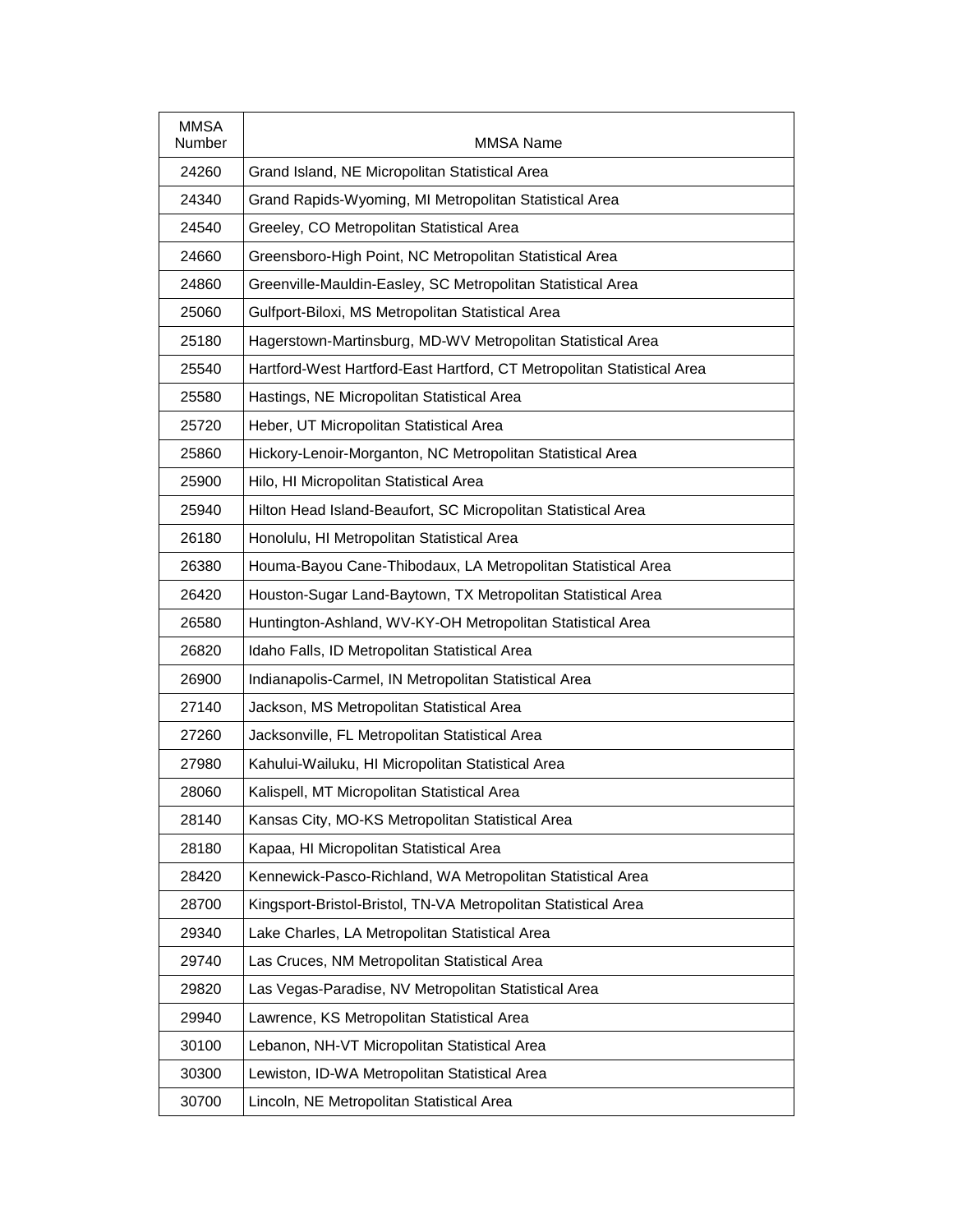| <b>MMSA</b><br>Number | MMSA Name                                                                  |
|-----------------------|----------------------------------------------------------------------------|
| 30780                 | Little Rock-North Little Rock-Conway, AR Metropolitan Statistical Area     |
| 31084                 | Los Angeles-Long Beach-Glendale, CA Metropolitan Division                  |
| 31140                 | Louisville/Jefferson County, KY-IN Metropolitan Statistical Area           |
| 31180                 | Lubbock, TX Metropolitan Statistical Area                                  |
| 31700                 | Manchester-Nashua, NH Metropolitan Statistical Area                        |
| 31740                 | Manhattan, KS Micropolitan Statistical Area                                |
| 32580                 | McAllen-Edinburg-Mission, TX Metropolitan Statistical Area                 |
| 32820                 | Memphis, TN-MS-AR Metropolitan Statistical Area                            |
| 33100                 | Miami-Fort Lauderdale-Pompano Beach, FL Metropolitan Statistical Area      |
| 33340                 | Milwaukee-Waukesha-West Allis, WI Metropolitan Statistical Area            |
| 33460                 | Minneapolis-St. Paul-Bloomington, MN-WI Metropolitan Statistical Area      |
| 33500                 | Minot, ND Micropolitan Statistical Area                                    |
| 33660                 | Mobile, AL Metropolitan Statistical Area                                   |
| 34820                 | Myrtle Beach-North Myrtle Beach-Conway, SC Metropolitan Statistical Area   |
| 34980                 | Nashville-Davidson-Murfreesboro-Franklin, TN Metropolitan Statistical Area |
| 35004                 | Nassau-Suffolk, NY Metropolitan Division                                   |
| 35084                 | Newark-Union, NJ-PA Metropolitan Division                                  |
| 35300                 | New Haven-Milford, CT Metropolitan Statistical Area                        |
| 35380                 | New Orleans-Metairie-Kenner, LA Metropolitan Statistical Area              |
| 35644                 | New York-White Plains-Wayne, NY-NJ Metropolitan Division                   |
| 35740                 | Norfolk, NE Micropolitan Statistical Area                                  |
| 35820                 | North Platte, NE Micropolitan Statistical Area                             |
| 36084                 | Oakland-Fremont-Hayward, CA Metropolitan Division                          |
| 36140                 | Ocean City, NJ Metropolitan Statistical Area                               |
| 36260                 | Ogden-Clearfield, UT Metropolitan Statistical Area                         |
| 36420                 | Oklahoma City, OK Metropolitan Statistical Area                            |
| 36500                 | Olympia, WA Metropolitan Statistical Area                                  |
| 36540                 | Omaha-Council Bluffs, NE-IA Metropolitan Statistical Area                  |
| 36740                 | Orlando-Kissimmee, FL Metropolitan Statistical Area                        |
| 37700                 | Pascagoula, MS Metropolitan Statistical Area                               |
| 37764                 | Peabody, MA Metropolitan Division                                          |
| 37964                 | Philadelphia, PA Metropolitan Division                                     |
| 38060                 | Phoenix-Mesa-Scottsdale, AZ Metropolitan Statistical Area                  |
| 38300                 | Pittsburgh, PA Metropolitan Statistical Area                               |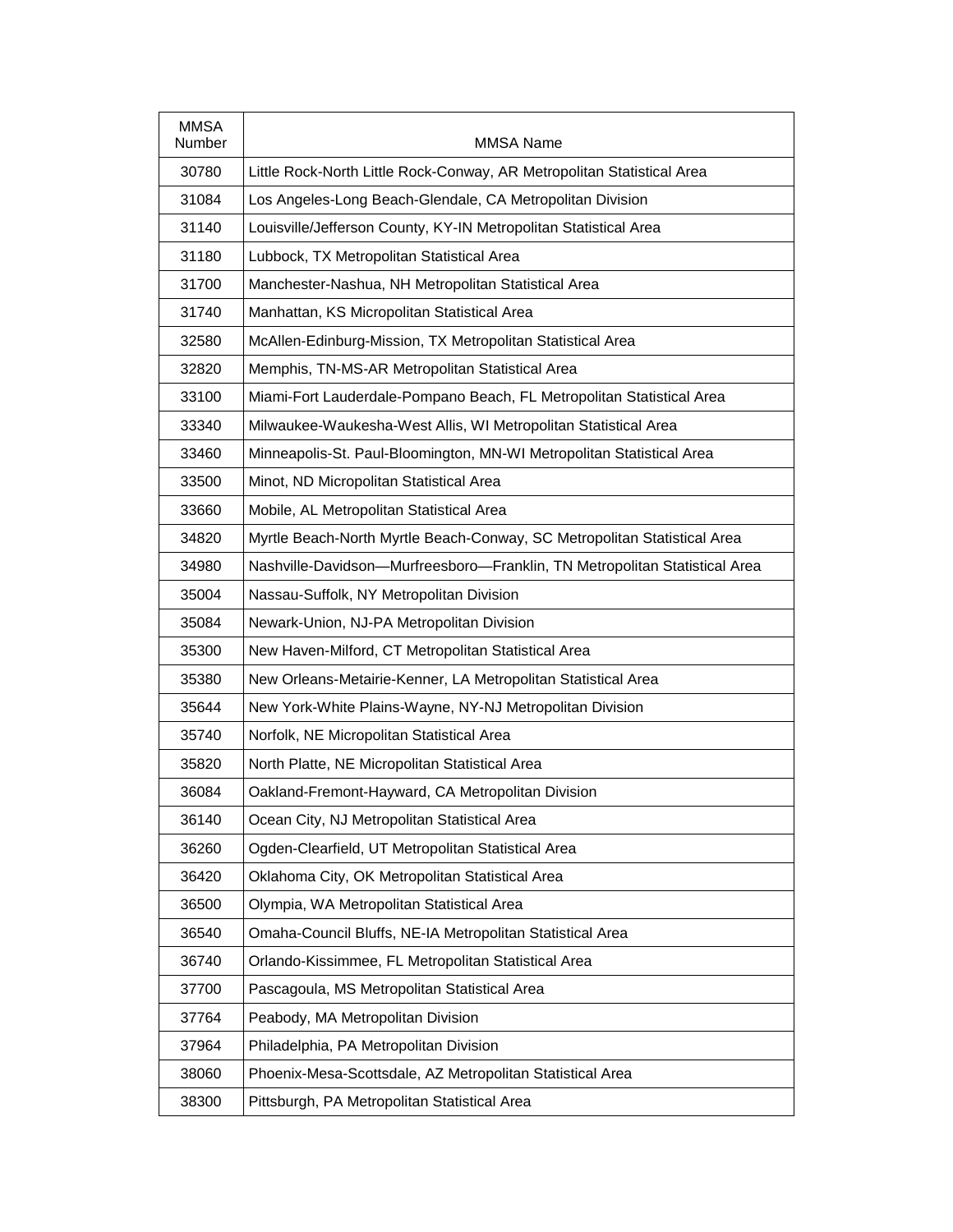| <b>MMSA</b><br>Number | <b>MMSA Name</b>                                                       |
|-----------------------|------------------------------------------------------------------------|
| 38860                 | Portland-South Portland-Biddeford, ME Metropolitan Statistical Area    |
| 38900                 | Portland-Vancouver-Beaverton, OR-WA Metropolitan Statistical Area      |
| 39300                 | Providence-New Bedford-Fall River, RI-MA Metropolitan Statistical Area |
| 39340                 | Provo-Orem, UT Metropolitan Statistical Area                           |
| 39580                 | Raleigh-Cary, NC Metropolitan Statistical Area                         |
| 39660                 | Rapid City, SD Metropolitan Statistical Area                           |
| 39900                 | Reno-Sparks, NV Metropolitan Statistical Area                          |
| 40060                 | Richmond, VA Metropolitan Statistical Area                             |
| 40140                 | Riverside-San Bernardino-Ontario, CA Metropolitan Statistical Area     |
| 40180                 | Riverton, WY Micropolitan Statistical Area                             |
| 40380                 | Rochester, NY Metropolitan Statistical Area                            |
| 40484                 | Rockingham County-Strafford County, NH Metropolitan Division           |
| 40860                 | Rutland, VT Micropolitan Statistical Area                              |
| 40900                 | Sacramento-Arden-Arcade-Roseville, CA Metropolitan Statistical Area    |
| 41180                 | St. Louis, MO-IL Metropolitan Statistical Area                         |
| 41620                 | Salt Lake City, UT Metropolitan Statistical Area                       |
| 41700                 | San Antonio, TX Metropolitan Statistical Area                          |
| 41740                 | San Diego-Carlsbad-San Marcos, CA Metropolitan Statistical Area        |
| 41884                 | San Francisco-San Mateo-Redwood City, CA                               |
| 41940                 | San Jose-Sunnyvale-Santa Clara, CA Metropolitan Statistical Area       |
| 42044                 | Santa Ana-Anaheim-Irvine, CA Metropolitan Division                     |
| 42140                 | Santa Fe, NM Metropolitan Statistical Area                             |
| 42420                 | Scottsbluff, NE Micropolitan Statistical Area                          |
| 42540                 | Scranton-Wilkes-Barre, PA Metropolitan Statistical Area                |
| 42580                 | Seaford, DE Micropolitan Statistical Area                              |
| 42644                 | Seattle-Bellevue-Everett, WA Metropolitan Division                     |
| 43340                 | Shreveport-Bossier City, LA Metropolitan Statistical Area              |
| 43580                 | Sioux City, IA-NE-SD Metropolitan Statistical Area                     |
| 43620                 | Sioux Falls, SD Metropolitan Statistical Area                          |
| 44060                 | Spokane, WA Metropolitan Statistical Area                              |
| 44140                 | Springfield, MA Metropolitan Statistical Area                          |
| 45104                 | Tacoma, WA Metropolitan Division                                       |
| 45220                 | Tallahassee, FL Metropolitan Statistical Area                          |
| 45300                 | Tampa-St. Petersburg-Clearwater, FL Metropolitan Statistical Area      |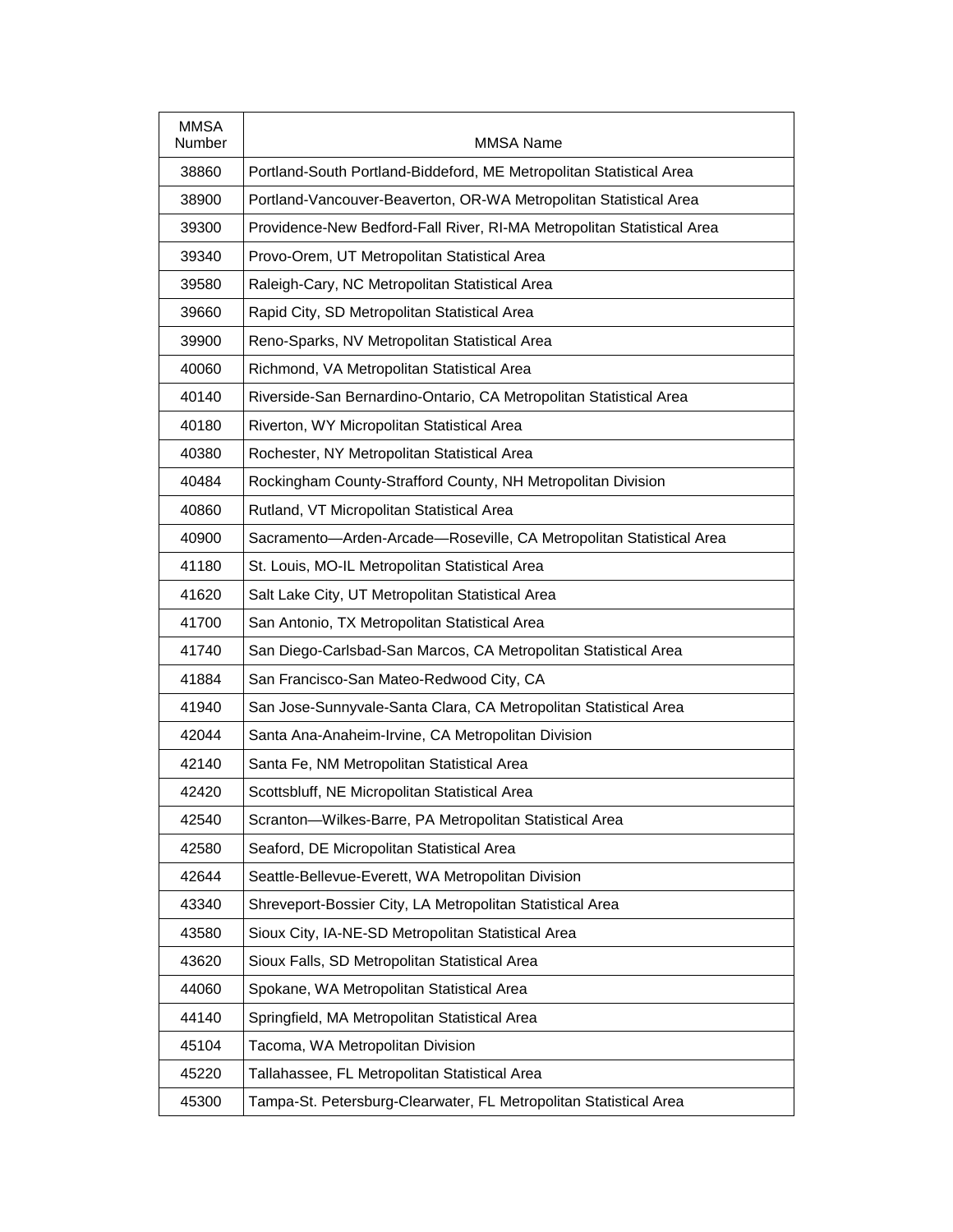| <b>MMSA</b><br>Number | MMSA Name                                                                |
|-----------------------|--------------------------------------------------------------------------|
| 45780                 | Toledo, OH Metropolitan Statistical Area                                 |
| 45820                 | Topeka, KS Metropolitan Statistical Area                                 |
| 45940                 | Trenton-Ewing, NJ Metropolitan Statistical Area                          |
| 46060                 | Tucson, AZ Metropolitan Statistical Area                                 |
| 46140                 | Tulsa, OK Metropolitan Statistical Area                                  |
| 47260                 | Virginia Beach-Norfolk-Newport News, VA-NC Metropolitan Statistical Area |
| 47644                 | Warren-Troy-Farmington Hills, MI                                         |
| 47894                 | Washington-Arlington-Alexandria, DC-VA-MD-WV                             |
| 48300                 | Wenatchee, WA Metropolitan Statistical Area                              |
| 48620                 | Wichita, KS Metropolitan Statistical Area                                |
| 48864                 | Wilmington, DE-MD-NJ Metropolitan Division                               |
| 48900                 | Wilmington, NC Metropolitan Statistical Area                             |
| 49340                 | Worcester, MA Metropolitan Statistical Area                              |
| 49420                 | Yakima, WA Metropolitan Statistical Area                                 |
| 49660                 | Youngstown-Warren-Boardman, OH-PA Metropolitan Statistical Area          |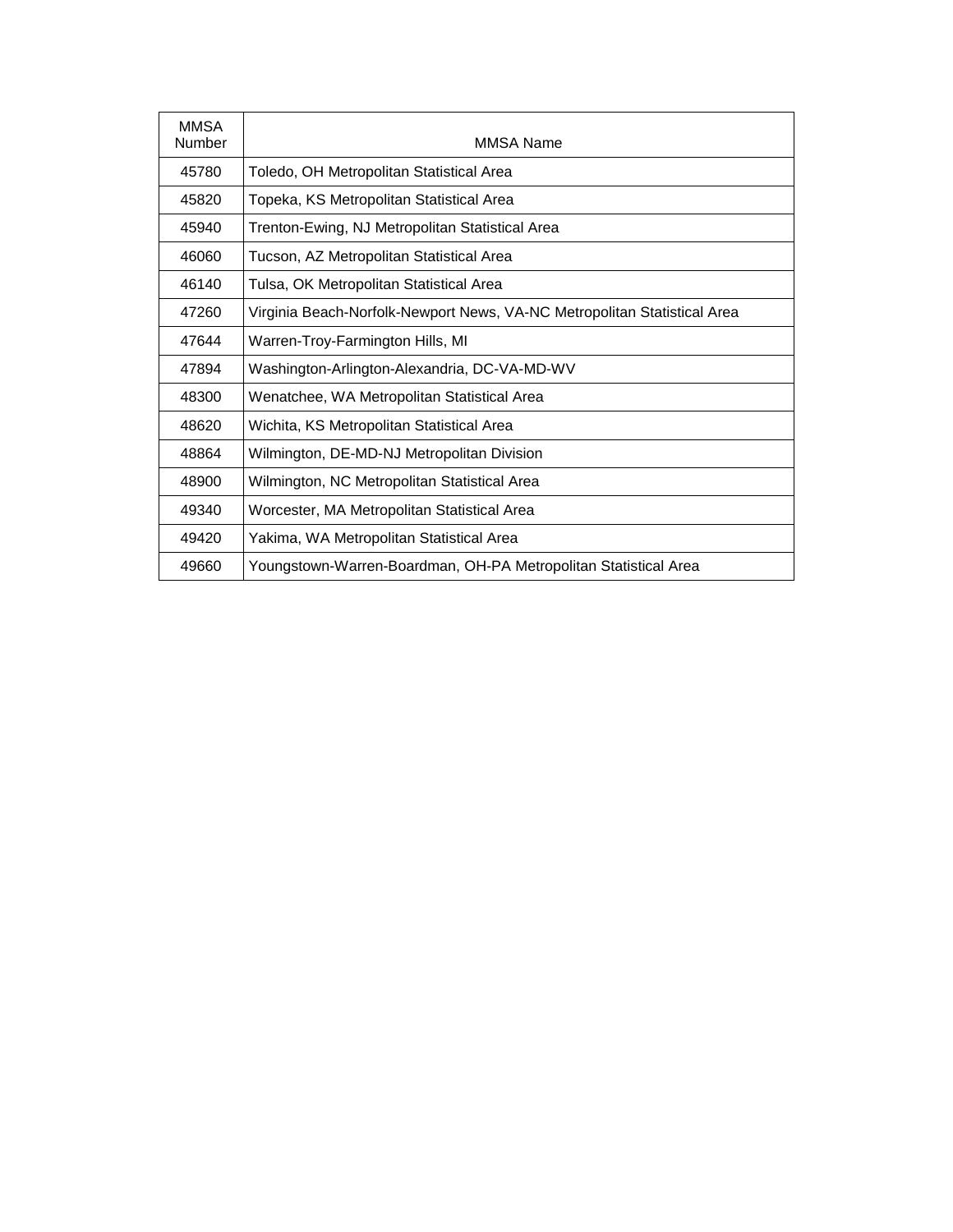## **Appendix C: Weight Class Collapsing Rules**

#### **MMSA-Level Weighting Methodology**

On June 6, 2003, the Office of Management and Budget issued new definitions for metropolitan statistical areas, micropolitan statistical areas, and metropolitan divisions. See [\(http://www.whitehouse.gov/omb/bulletins/b03-04\\_attach.pdf\)](http://www.whitehouse.gov/omb/bulletins/b03-04_attach.pdf). Respondents were assigned to an MMSA on the basis of their county codes. Missing county codes were imputed from a value included in the purchased telephone sample that represents the county most likely associated with the telephone number before the respondent identifies a county during data collection.

All respondents in cities were then assigned to age, race, and sex categories. If a respondent's age was missing, it was imputed by using the variable LMPAGE available in the BRFSS publicuse 2009 data file. If a respondent's race was missing, it was imputed by using the majority race for the MMSA in which the respondent lives. The six age categories were 18–24, 25–34, 35–44, 45–54, 55–64, and 65+. The two race categories were non-Hispanic white, and Hispanic or nonwhite.

Within each MMSA, respondents were assigned to weighting classes on the basis of the age, race, and sex categories described above. Some states do not use race in post-stratification. For the MMSA in states that do not use race, only the age and sex groups were used to set up weighting classes. For the MMSA in states that do use race, all three groups were used to set up weighting classes. For the MMSA that cross state lines, the post-stratification variables used by the state in which the majority of the MMSA's population lives were used to set up weighting classes. Thus, MMSA that use race had 24 initial weighting classes and MMSA that do not use race had 12 initial weighting classes.

Weighting classes with fewer than 19 sample members were collapsed in accordance with the following rules:

- **1.** For those MMSA that used race in post-stratification, the race categories within a sex category collapse if at least 80% of the age categories in that race /sex crossclassification (i.e., 5 of 6 the age categories) have fewer than 19 members. In MMSA that used race to create the initial weighting classes, the number of weighting classes was thus reduced from 24 to 12 if race was collapsed for both sexes and from 24 to 18 if race was collapsed for only one sex.
- **2.** Collapse the two youngest age categories in any age/sex or age/sex/race weighing class if either contains fewer than 19 members. Do the same for the two middle and the two oldest age categories in each remaining weighting class.
- **3.** If either of the age/sex or age/sex/race categories have fewer than 19 members, then the age categories were collapsed until there were 19 members in some combination of the age categories listed in the variable AGE\_M\_F.
- **4.** Do not collapse weighting classes across sex.
- **5.** Do not include an MMSA in the reweighting that still has weighting classes with fewer than 19 sample members after all collapsing rules have been applied. These MMSAs will be excluded from the 2009 SMART BRFSS.

There were 180 MMSA that had at least 500 respondents in the 2009 BRFSS and at least 19 sample members in all final weighting classes. See Appendix B in the Data Documentation for a list of these MMSA. Only the respondents in these MMSA were given a MMSA-level weight. To calculate the new MMSA-level weight, we applied a post-stratification adjustment factor to the